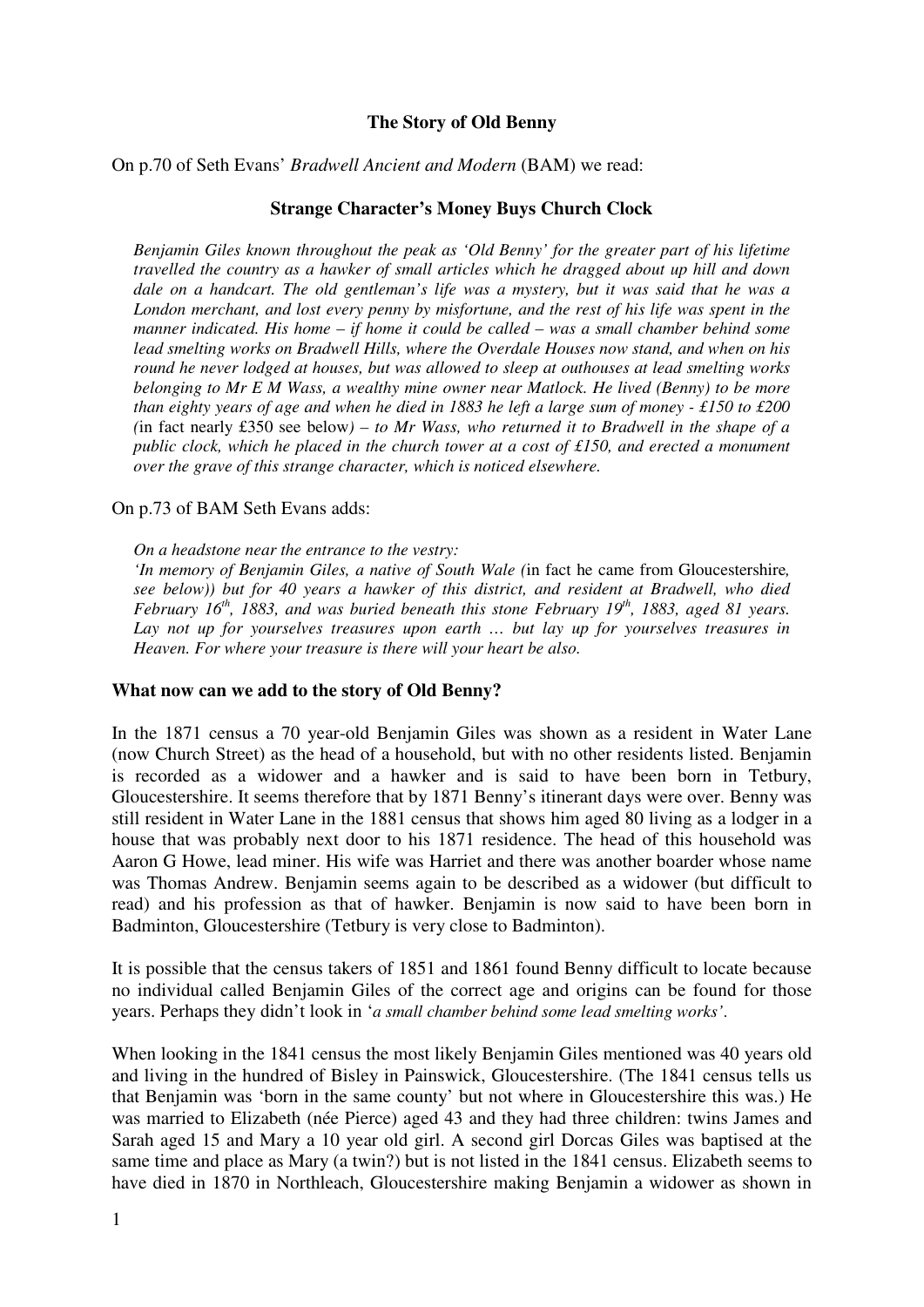1871 census. Two points about Benny's early history merit comment. His marriage to Elizabeth Pierce appears to have taken place in 1816 at Stonehouse in Gloucester when he was barely 16 (she was about 20). Secondly, if Seth's account is accurate, he seems to have abandoned his wife and children in 1843. But why?

As far as Benjamin's finances go the probate record for 1883 shows:

# *10 December.*

*The will of Benjamin Giles late of Bradwell in the County of Derby Pedlar who died 16 February 1883 at Bradwell was proved at Derby by Edward Miller Wass of Lea near Matlock in the said county Esquire the sole executor. Personal estate £350.* 

The main body of Benjamin Giles' will adds a little more to this. It reads:

*This is the last will and testament of one Benjamin Giles residing in the parish of Bradwell, Derbyshire. I give devise and bequeath all my real and personal estate whatsoever and wheresoever situate (after payments of any just debts) unto Edward Miller Wass – Esquire of Lea near Matlock in the same County. And I hereby appoint him sole Executor of this my will. Dated this first day of January in the year of our Lord One thousand eight hundred and eighty three.* 

*Benjamin Giles his X mark.* 

Signed with his mark by the said testator (he being unable to read or write) in the joint presence of us, present at the same time, who at his request, in his presence of each other have hereunto subscribed our names as witnesses the alteration. First day of January One thousand eight hundred and eighty three.

Henry Thornton Dudley MA, Vicar of Bradwell Charles Middleton, Butcher, Bradwell.

(Note that all of this is written in the same hand including the signatures of the vicar and the butcher. The fact that Benny appears to have been illiterate seems at variance with the appearance of a signature for (by?) Benjamin Giles appearing on his 1816 wedding certificate, whereas Elizabeth Pierce simply made her mark.)

When the will was proved it was recorded that the Gross value of the Personal Estate was £350. The Net value of the Personal Estate was £344 17s 10d. 'Extracted by F and H Taylor, Solicitors, Bakewell'.

Edward Miller Wass died three years later and the 1886 probate record shows:

## *2 June*

*The will of Edward Miller Wass formerly of Lea but late of Matlock Bath in the County of Derby Esquire who died 9 March 1886 at 56 Grosvenor-street in the County of Middlesex was proved at Derby by Thomas Buzzard 56 Grosvenor-street Esquire MD and Thomas William Denman Retford in the County of Nottingham Gentle men the executors. Personal estate £22733 3s 11d. Resworn October 1887 £26723 7s 0d … and again in Dec 1888 as £266(or 9, it has been changed) 98 13s 7d … finally Feb 1893 as £29439 18s 11d.* 

The 1881 census shows 54 year old Edward Miller Wass living at the house of his mother Anne Wass in Lea Green. Anne's occupation is stated to be 'Principal of the Firm of Wass & Sons Lead Smelters and Lime (illegible)' as is that of Edward Miller, who is also stated to be a Justice of the Peace for Derbyshire. Anne was born in Nottingham and Edward Miller at Crich Parish, Holloway. The same situation applied in 1871 but at that time Anne's daughter